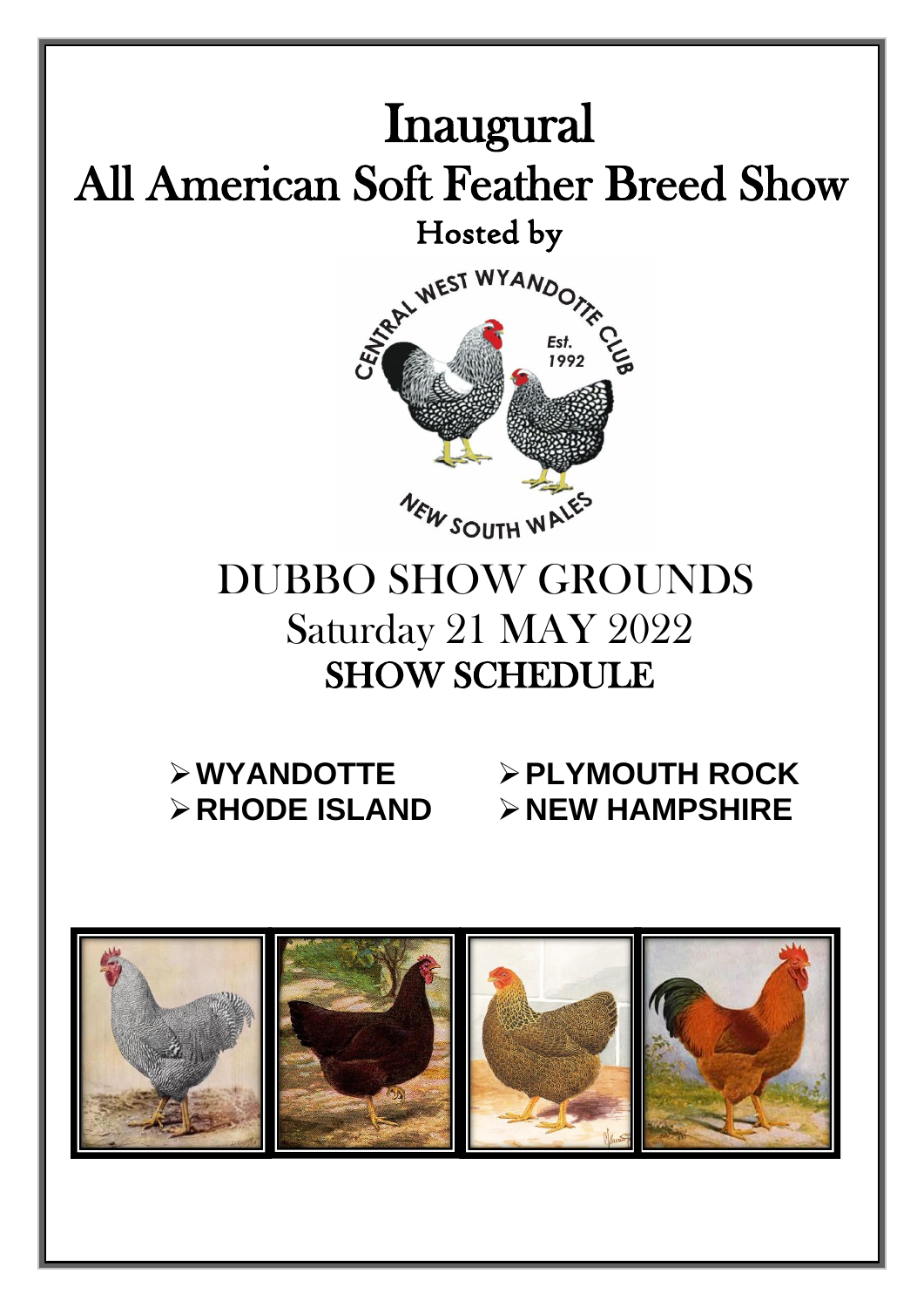#### **CENTRAL WEST WYANDOTTE CLUB INC.**

#### **PATRONS:**

GARY PHILLIPS PAT (dec) & DOT BIRCHALL

#### **LIFE MEMBERS**

PETER CHARLTON DUANE RHALL

#### **BRANCH AFFILIATIONS**

WYANDOTTE CLUB OF AUSTRALIA INC Exhibition Poultry Association of NSW Inc

#### **CLUB COMMITTEE**

President: Gary Phillips Vice President: Brad Anderson Public Officer: T. Bird-Gardiner Secretary: Tracie Bird-Gardiner Treasurer: Tracie Bird-Gardiner Show Secretary: Bradley O'Leary Returning Officer: D. Rhall

#### **CONTACT**

**Show Secretary Bradley O'Leary 10L Mugga View Road, Dubbo, NSW, 2830 PH: 0458 617 838 EMAIL: oleary.bradley@yahoo.com**

President Gary Phillips "Loxley Park" Gulgong NSW 2582 PH: 02 6374 1348

**Secretary** Tracie Bird-Gardiner PO Box 125 Trangie NSW 2823 PH 02 6888 7632 EMAIL: tbird@hwy.com.au

#### **CATERING**

Catering for morning tea and lunch will be available out the front of the poultry pavilion. The club gratefully acknowledges the Field family of Dubbo Poultry Club and all those who have provided their services to help run this important aspect of the show.

#### **PRESENTATIONS**

Major presentations and awards will be presented in the afternoon after judging has been completed along with judge's reports.

#### **ANNUAL GENERAL MEETING**

The Central West Wyandotte Club Inc. will hold their Annual General Meeting following the presentation awards, with all very welcome to attend.

#### **DINNER**

A casual get together dinner will be held on Friday night (20<sup>th</sup> May) prior to the Saturday show in Dubbo. Those interested in attending please let the show secretary know in advance or with show entries. Exhibitors will then be notified of location & time.

#### **BREEDING & CLASSING FORUM**

A hands-on forum will be held on Saturday afternoon after the Annual General meeting. This forum and general discussion aims to address the following topics:

#### *Selection and Breeding for*

- *White Wyandottes*
- *Pencilled Varieties*

*Forum Guest Speakers:*

- ➢ *Graham Smith*
- ➢ *Graeme Pearce*

The forum is free for financial members of the Central West Wyandotte Club. A fee of \$10 will apply for nonfinancial members. The forum will run for approximately 1 hour or as deemed necessary.

The forum aims to provide an insight on selection for the breeding pen, things to avoid and what are the desirable traits in White and Pencilled birds to produce exhibition birds.

The forum will be structured as a presentation with an open questions and discussion. Expressions of interest in attending the forum should be indicated on the show schedule entry form – to provide the club with potential attendee numbers

#### **CLUB RAFFLE**

The prizes for the club raffle this year include:

- 1000 doses of Mareks or Fowl Pox vaccine (Proudly donated by Treidlia Biovet Pty Ltd)
- Bags of poultry feed and other poultry husbandry items (Proudly donated by Dubbo Pet & Stockfeeds).
- Laucke Mills feed vouchers (Proudly donated by Laucke Mills)

Raffle tickets can be purchased with show entries and on the day of the show.

### **SPONSORS**

**The Central West Wyandotte Club greatly acknowledges the following organisations & people for providing sponsorship at the time of printing** 

- **Dubbo Pet and Stockfeeds**
- **Treidlia Biovet**
- **Laucke Mills -- vouchers**
- **Anderson Family**
- **"Hair of the Dog Inn" Ballimore, NSW**
- **Ballimore Auctions**
- **Hunter Valley Wyandotte Club**
- **T. Bird-Gardiner**
- **Plymouth Rock Club of Australia**
- **Rhode Island Club of Australia**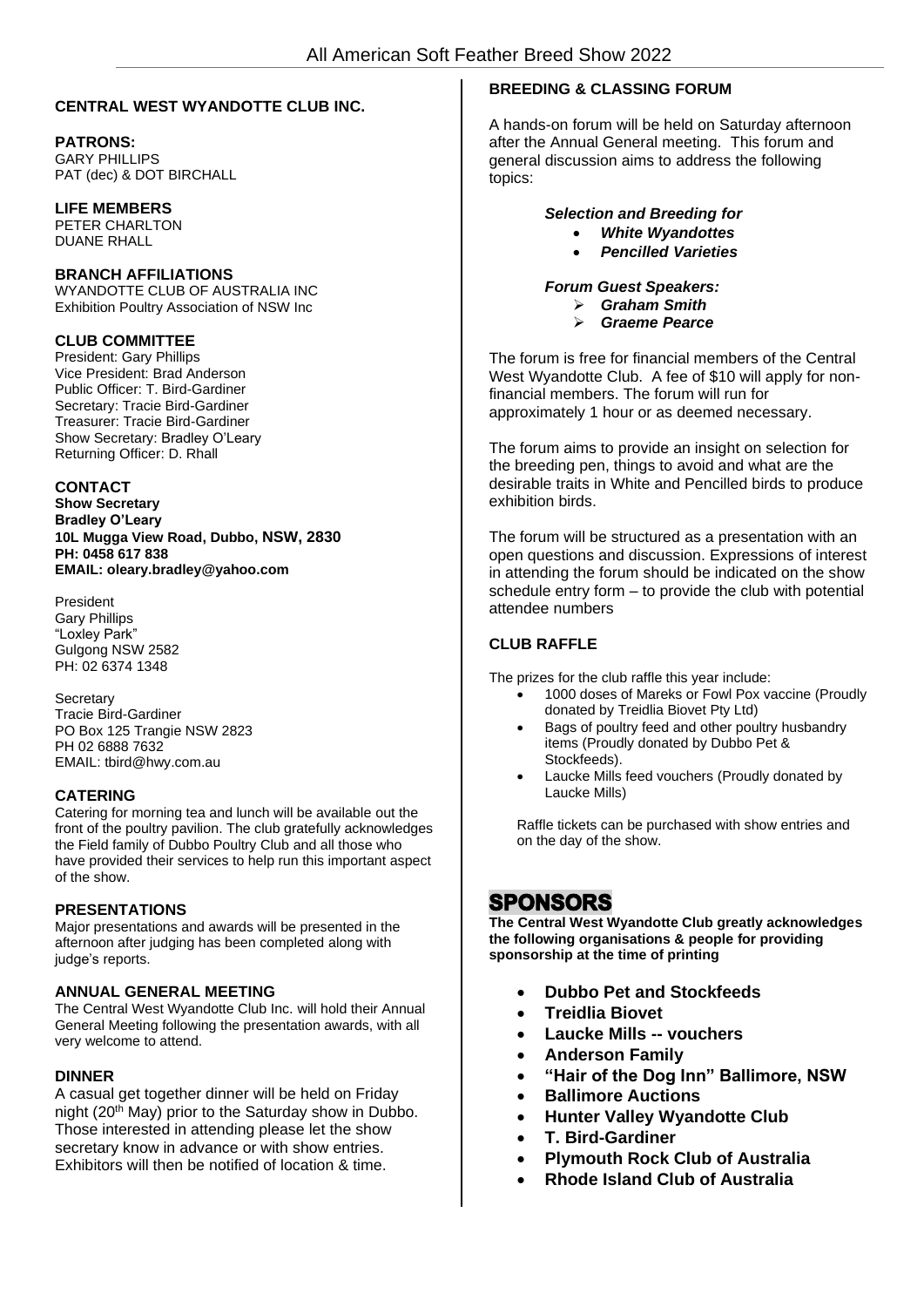### **Host Central West Wyandotte Club of NSW Inc**

### **ENTRIES AND CLOSING DATES**

#### **Entries close Tuesday 18 th May at 11:00 pm 2022, or earlier if all pens are full.**

**POSTAL** Entries can be posted with payment for fees (money order or cheque) made out to the Central West Wyandotte Club. Post completed entries to: **Central West Wyandotte Club 10L Mugga View Road Dubbo, NSW, 2830**

**EMAIL** Entries can be emailed to **oleary.bradley@yahoo.com** along with direct deposit receipt for payment of fees. Direct deposit details: **Bank: Commonwealth Australia Acct Name: Central West Wyandotte Club NSW Inc. Acct. No. 2800 1028 BSB: 062 588**

### **ENTRY FEES**

Entry fees must accompany entries by post and a direct deposit receipt must accompany emailed entries.

**Entry Fees \$ 2 per entry**

### **PAVILION OPENING TIMES**

Poultry pavilion opening times:

- Friday 20 May from 3 pm until 6pm
- Saturday 21 May 6.30am
- Sunday 22 May 6.30 am
- Birds can be unpenned at approximately 3 pm Saturday 21 May.
- The poultry pavilion will be locked for bird security at all other times except during the show.
- For other times please arrange with the show secretary prior to arrival: Bradley O'Leary.

Mob: **0458 617 838** Email: **oleary.bradley@yahoo.com**

### **JUDGING**

Judging will commence **at 9am on Saturday 21 May.**

### **MEMBERSHIP FEES**

Central West Wyandotte Club membership \$10 per year. Membership can be paid with show entries or on the day of show.

#### **CONDITIONS OF ENTRY**

Birds to be benched for judging by 8.30 am on Saturday 21<sup>st</sup> May 2022.

All birds will be judged according to the Australian Poultry Standards. Any Other Recognised Colour (AORC) are varieties not listed in the catalogue, but which are listed in the Australian Poultry Standards. Developmental varieties are colours which have not been formally submitted for inclusion the Australian Poultry Standards. Some varieties which are currently in the process of being accepted into the Australian Poultry Standards have been listed in this schedule. Additional classes will be made where there are 3 or more entries of the same variety not listed as an individual class.

Birds wearing permanent Leg rings/bands are accepted by this club for judging.

Birds may only be removed from their pens for the conduct of judging, involvement in the classing workshop or for photography, with approval by a steward and a steward must be in attendance while the birds are absent from their pens.

The club will take all necessary precautions but will not be responsible for the damage or loss of personal property or exhibits. The club also reserves the right to inspect any carry boxes where necessary.

Exhibits showing signs of sickness or disease will be removed from the class by an authorised steward to a quarantine area, for biosecurity reasons.

Pullets and cockerels to be under 12 months of age.

Cockerel and pullet breeding classes are for varieties where the opposite sex does not meet the colour requirements of the exhibition standards, e.g. laced, pencilled and black varieties. This enables both sexes to be shown.

Breeding pairs will be judged as true breeding pairs, for example a Silver Laced breeding pair would consist of a male of exhibition standard and a Silver Laced Cockerel breeding female.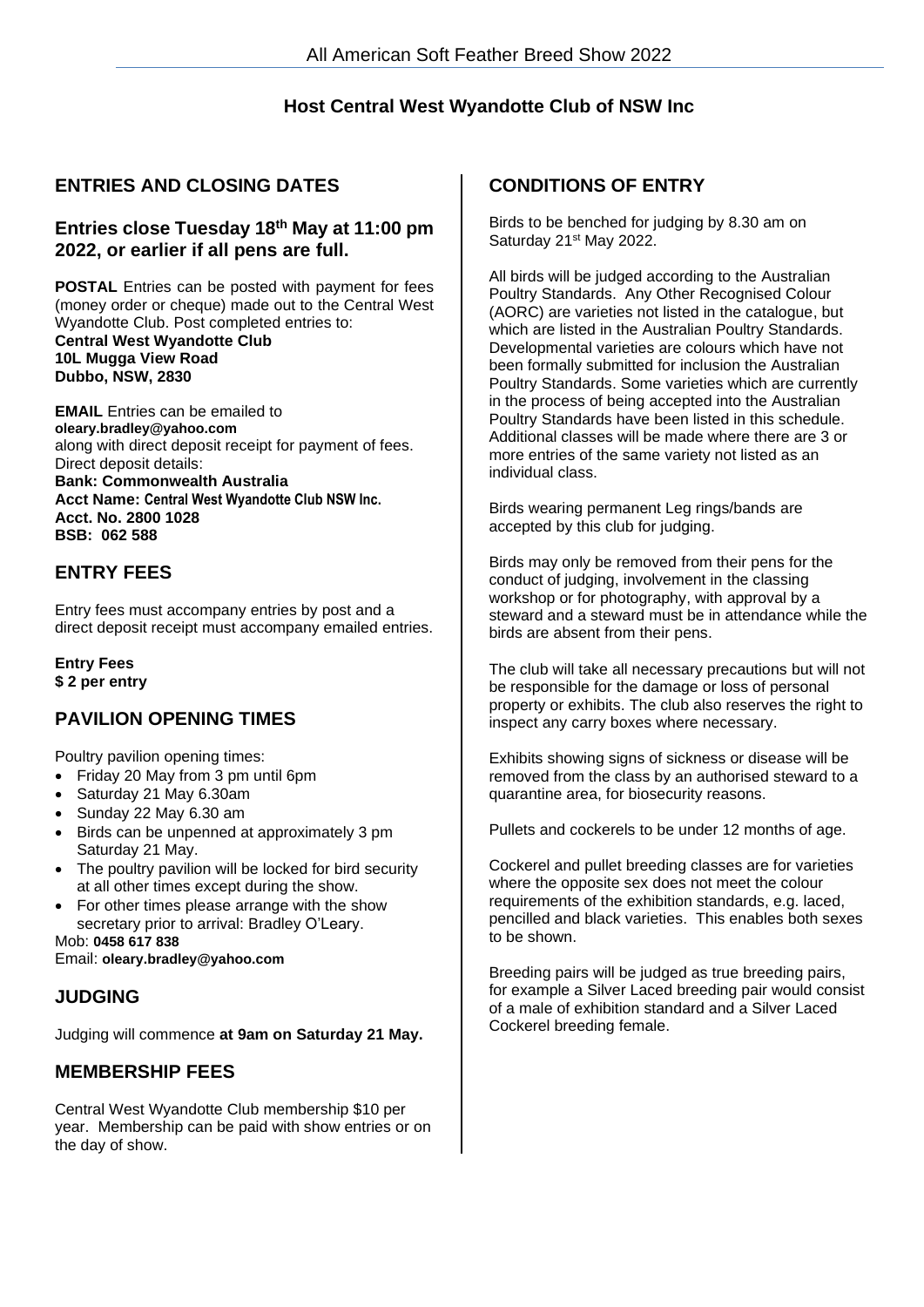



### **WYANDOTTE JUDGES**

| <b>CLASSES</b>                                 | <b>JUDGE</b>        |
|------------------------------------------------|---------------------|
| Standard                                       | Graham Pearce       |
| Bantam (except white)                          | Graeme Smith        |
| Bantam white                                   | Graham Pearce       |
| White breeding pairs                           | Graham Pearce       |
| Coloured breeding pairs large<br>& bantam      | Graeme Smith        |
| Cockerel and pullet breeders<br>Large & bantam | Graeme Smith        |
| Standard and Bantam<br>Developmental varieties | <b>Graham Smith</b> |

*Allocation of classes for judges may vary depending on entry numbers.*

## **WYANDOTTE FEATURE 2022 - WHITE**

#### **WYANDOTTE STANDARD BREEDING PAIRS**

| Class           | <b>Description</b>           |  |
|-----------------|------------------------------|--|
| 1               | Barred                       |  |
| $\mathbf{2}$    | <b>Black</b>                 |  |
| 3               | Blue or Blue Laced           |  |
| 4               | <b>Blue Laced Gold</b>       |  |
| 5               | <b>Blue Laced Silver</b>     |  |
| 6               | <b>Blue Laced Red</b>        |  |
| 7               | <b>Blue Marked Columbian</b> |  |
| 8               | <b>Buff</b>                  |  |
| 9               | <b>Buff Columbian</b>        |  |
| 10              | <b>Buff Laced</b>            |  |
| 11              | Columbian                    |  |
| 12 <sup>1</sup> | Creel, Gold                  |  |
| 13              | Creel, Silver                |  |
| 14              | Cuckoo                       |  |
| 15              | Gold Laced                   |  |
| 16              | Partridge                    |  |
| 17              | Red                          |  |
| 18              | <b>Red Partridge</b>         |  |
| 19              | Silver Laced                 |  |
| 20              | <b>Silver Pencilled</b>      |  |
| 21              | White                        |  |
| っっ              | ∧∩d∩                         |  |

#### **22** AORC

**23** Developmental varieties

#### **WYANDOTTE STANDARD COCKEREL & PULLET BREEDING CLASSES**

| Male<br>Class     | Female<br>Class | <b>Description</b>       |
|-------------------|-----------------|--------------------------|
| <b>PBM25</b>      | CBF26           | Black                    |
| PBM27             | CBF28           | Blue Laced Gold          |
| PBM <sub>29</sub> | CBF30           | <b>Blue Laced Silver</b> |
| <b>PBM31</b>      | CBF32           | <b>Buff Laced</b>        |
| <b>PBM33</b>      | CBF34           | Gold Laced               |
| <b>PBM35</b>      | CBF36           | Partridge                |
| PBM37             | CBF38           | Silver Laced             |
| <b>PBM39</b>      | CBF40           | Silver Pencilled         |
| PRM41             | CBF42           | AORC                     |
| PBM43             | CBF44           | Developmental varieties  |

### **WYANDOTTE STANDARD SINGLE CLASSES**

|     |             |            | Pullet   |
|-----|-------------|------------|----------|
|     |             |            |          |
| 45  | 46          | 47         | 48       |
| 49  | 50          | 51         | 52       |
| 53  | 54          | 55         | 56       |
| 57  | 58          | 59         | 60       |
| 61  | 62          | 63         | 64       |
| 65  | 66          | 67         | 68       |
| 69  | 70          | 71         | 72       |
| 73  | 74          | 75         | 76       |
| 77  | 78          | 79         | 80       |
| 81  | 82          | 83         | 84       |
| 85  | 86          | 87         | 88       |
| 89  | 90          | 91         | 92       |
| 93  | 94          | 95         | 96       |
| 97  | 98          | 99         | 100      |
| 101 | 102         | 103        | 104      |
| 105 | 106         | 107        | 108      |
| 109 | 110         | 111        | 112      |
| 113 | 114         | 115        | 116      |
| 117 | 118         | 119        | 120      |
| 121 | 122         | 123        | 124      |
| 125 | 126         | 127        | 128      |
| 129 | 130         | 131        | 132      |
| 133 | 134         | 135        | 136      |
|     | <b>Cock</b> | <b>Hen</b> | Cockerel |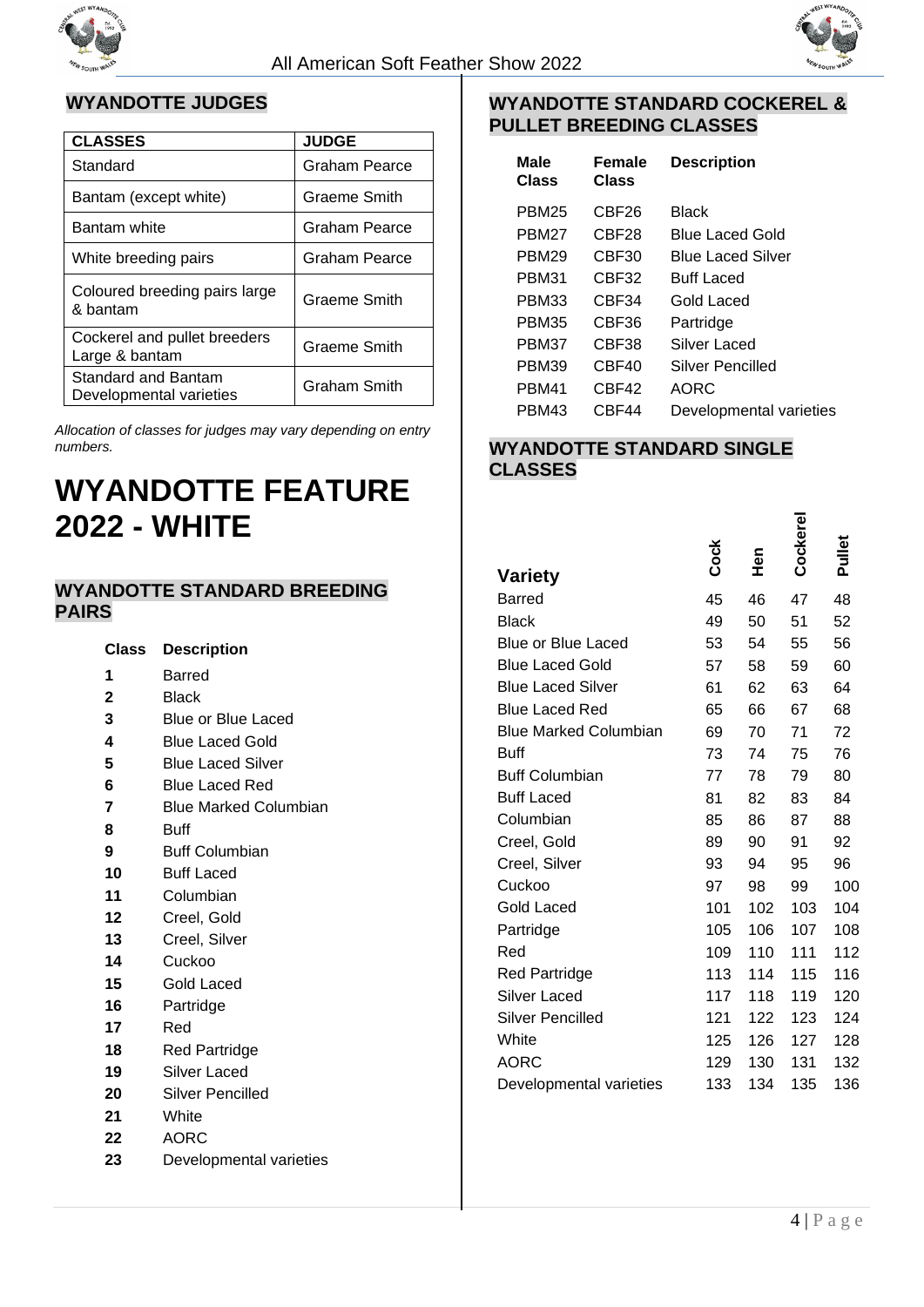



### **WYANDOTTE BANTAM BREEDING PAIRS**

| Class | <b>Description</b>           |
|-------|------------------------------|
| 141   | Barred                       |
| 142   | Black                        |
| 143   | <b>Blue or Blue Laced</b>    |
| 144   | <b>Blue Laced Gold</b>       |
| 145   | <b>Blue Laced Silver</b>     |
| 146   | <b>Blue Laced Red</b>        |
| 147   | <b>Blue Marked Columbian</b> |
| 148   | Buff                         |
| 149   | <b>Buff Columbian</b>        |
| 150   | <b>Buff Laced</b>            |
| 151   | Columbian                    |
| 152   | Creel, Gold                  |
| 153   | Creel, Silver                |
| 154   | Cuckoo                       |
| 155   | Gold Laced                   |
| 156   | Partridge                    |
| 157   | <b>Blue Partridge</b>        |
| 158   | Red                          |
| 159   | <b>Red Partridge</b>         |
| 160   | Silver Laced                 |
| 161   | Silver Pencilled             |
| 162   | White                        |
| 163   | <b>AORC</b>                  |
| 164   | Developmental varieties      |

### **WYANDOTTE BANTAM COCKEREL & PULLET BREEDING CLASSES**

| Male          | Female        |                          |
|---------------|---------------|--------------------------|
| <b>Class</b>  | Class         | <b>Description</b>       |
| <b>PBM165</b> | <b>CBF166</b> | Black                    |
| <b>PBM167</b> | <b>CBF168</b> | <b>Blue Laced Gold</b>   |
| <b>PBM169</b> | <b>CBF170</b> | <b>Blue Laced Silver</b> |
| <b>PBM171</b> | <b>CBF172</b> | <b>Buff Laced</b>        |
| <b>PBM173</b> | <b>CBF174</b> | Gold Laced               |
| <b>PBM175</b> | <b>CBF176</b> | Partridge                |
| <b>PBM177</b> | <b>CBF178</b> | <b>Blue Partridge</b>    |
| <b>PBM179</b> | <b>CBF180</b> | Silver Laced             |
| <b>PBM181</b> | <b>CBF182</b> | Silver Pencilled         |
| <b>PBM183</b> | <b>CBF184</b> | AORC                     |
| <b>PBM185</b> | <b>CBF186</b> | Developmental varieties  |

### **WYANDOTTE BANTAM SINGLE CLASSES**

|                              | Cock | 이<br>도 | Cockere | Pullet |
|------------------------------|------|--------|---------|--------|
| Variety                      |      |        |         |        |
| Barred                       | 187  | 188    | 189     | 190    |
| Black                        | 191  | 192    | 193     | 194    |
| <b>Blue or Blue Laced</b>    | 195  | 196    | 197     | 198    |
| <b>Blue Laced Gold</b>       | 199  | 200    | 201     | 202    |
| <b>Blue Laced Silver</b>     | 203  | 204    | 205     | 206    |
| <b>Blue Laced Red</b>        | 207  | 208    | 209     | 210    |
| <b>Blue Marked Columbian</b> | 211  | 212    | 213     | 214    |
| <b>Buff</b>                  | 215  | 216    | 217     | 218    |
| <b>Buff Columbian</b>        | 219  | 220    | 221     | 222    |
| <b>Buff Laced</b>            | 223  | 224    | 225     | 226    |
| Columbian                    | 227  | 228    | 229     | 230    |
| Creel, Gold                  | 231  | 232    | 233     | 234    |
| Creel, Silver                | 235  | 236    | 237     | 238    |
| Cuckoo                       | 239  | 240    | 241     | 242    |
| Gold Laced                   | 243  | 244    | 245     | 246    |
| Partridge                    | 247  | 248    | 249     | 250    |
| <b>Blue Partridge</b>        | 251  | 252    | 253     | 254    |
| Red                          | 255  | 256    | 257     | 258    |
| <b>Red Partridge</b>         | 259  | 260    | 261     | 262    |
| Silver Laced                 | 263  | 264    | 265     | 266    |
| Silver Pencilled             | 267  | 268    | 269     | 270    |
| White                        | 271  | 272    | 273     | 274    |
| <b>AORC</b>                  | 275  | 276    | 277     | 278    |
| Developmental varieties      | 279  | 280    | 281     | 282    |
|                              |      |        |         |        |

## **Wyandotte Club of Australia**

Merchandise available at the Central West Wyandotte Club Show

> Centenary Book WCA Year books Club badges Club Caps Club pens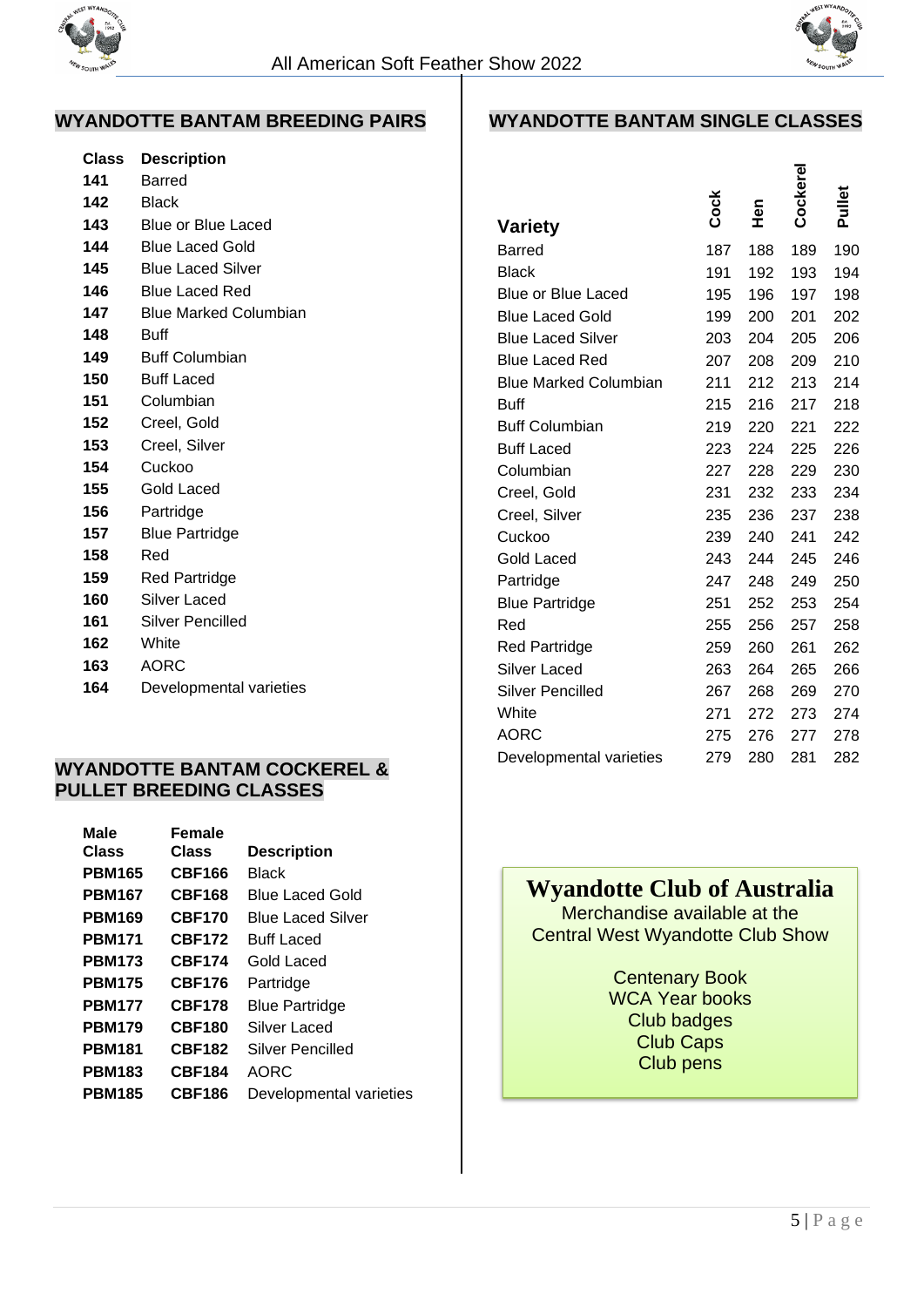



### **PLYMOUTH ROCK JUDGE**

| <b>CLASSES</b>        | <b>JUDGE</b>         |
|-----------------------|----------------------|
| Standard              | <b>Graham Pearce</b> |
| <b>Bantam</b>         | <b>Graham Pearce</b> |
| <b>Breeding Pairs</b> | <b>Graham Pearce</b> |

### **PLYMOUTH ROCK STANDARD SINGLE CLASSES**

| <b>Variety</b>          | Cock | Hen | Cockerel | Pullet |
|-------------------------|------|-----|----------|--------|
| Dark Barred             | 300  | 301 | 302      | 303    |
| <b>Light Barred</b>     | 304  | 305 | 306      | 307    |
| White                   | 308  | 309 | 310      | 311    |
| Buff                    | 312  | 313 | 314      | 315    |
| Columbian               | 316  | 317 | 318      | 319    |
| <b>Silver Pencilled</b> | 320  | 321 | 322      | 323    |
| Partridge               | 324  | 325 | 326      | 327    |
| Golden Pencilled        | 328  | 329 | 330      | 331    |
| <b>Black</b>            | 332  | 333 | 334      | 335    |
| <b>Blue</b>             | 336  | 337 | 338      | 339    |

### **PLYMOUTH ROCK BANTAM SINGLE CLASSES**

| <b>Variety</b>      | Cock | Hen | Cockerel | <b>Pullet</b> |
|---------------------|------|-----|----------|---------------|
| Dark Barred         | 340  | 341 | 342      | 343           |
| <b>Light Barred</b> | 344  | 345 | 346      | 347           |
| White               | 348  | 349 | 350      | 351           |
| Buff                | 352  | 353 | 354      | 355           |
| Columbian           | 356  | 367 | 368      | 359           |
| Silver Pencilled    | 360  | 361 | 362      | 363           |
| Partridge           | 364  | 365 | 366      | 367           |
| Golden Pencilled    | 368  | 369 | 370      | 371           |
| Black               | 372  | 373 | 374      | 375           |
| Blue                | 376  | 377 | 378      | 379           |

### **PLYMOUTH ROCK BREEDING PAIRS**

| <b>Variety</b>      | <b>Standard</b> | <b>Bantam</b> |
|---------------------|-----------------|---------------|
| Dark Barred         | 380             | 381           |
| <b>Light Barred</b> | 382             | 383           |
| White               | 384             | 385           |
| <b>Buff</b>         | 386             | 387           |
| Columbian           | 388             | 389           |
| Silver Pencilled    | 390             | 391           |
| Partridge           | 392             | 393           |
| Golden Pencilled    | 394             | 395           |
| Black               | 396             | 397           |
| Blue                | 398             | 399           |

### **PLYMOUTH ROCK AWARDS**

**Sashes** sponsored by the **Central West Wyandotte Club Inc. for:**

- ➢ Champion Bird of Show
- ➢ Reserve Champion Bird of Show
- ➢ Champion Breed Pair of Show
- ➢ Champion Standard
- ➢ Reserve Champion Standard
- ➢ Champion Bantam
- ➢ Reserve Champion Bantam

**Champion sashes** will be awarded to each of the varieties where there are 10 or more entries per colour class, with a reserve sash being awarded where there are 15 or more entries per colour class.

**Champion & Reserve Sashes for Large and Bantam varieties** sponsored by the **Plymouth Rock Club of Australia**

**Appropriate cash prizes will be awarded** to the following Champion and Reserve Champion awards **sponsored by the Central West Wyandotte Club:** 

- ➢ Champion Bird of Show
- ➢ Reserve Champion Bird of Show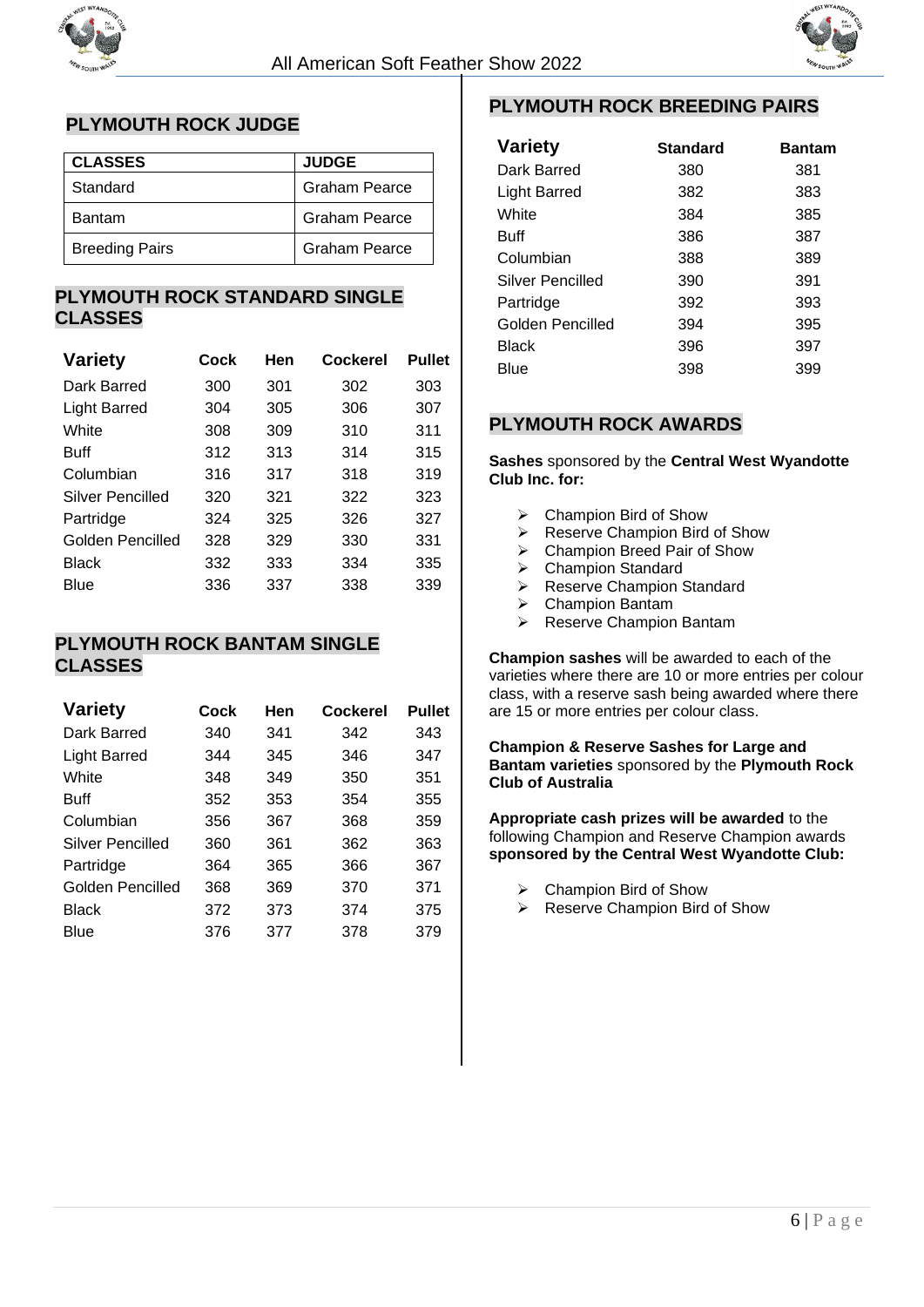



### **RHODE ISLAND JUDGE**

| l CLASSES           | <b>JUDGE</b>        |
|---------------------|---------------------|
| l Standard & Bantam | <b>Graeme Smith</b> |

#### **RHODE ISLAND STANDARD SINGLE CLASSES**

| <b>Variety</b>     | Cock | Hen | <b>Cockerel</b> | <b>Pullet</b> |  |
|--------------------|------|-----|-----------------|---------------|--|
| <b>Single Comb</b> |      |     |                 |               |  |
| Red                | 400  | 401 | 402             | 403           |  |
| White              | 404  | 405 | 406             | 407           |  |
| <b>Rose Comb</b>   |      |     |                 |               |  |
| Red                | 408  | 409 | 410             | 411           |  |
| White              | 412  | 413 | 414             | 415           |  |
|                    |      |     |                 |               |  |

#### **RHODE ISLAND BANTAM SINGLE CLASSES**

| <b>Variety</b>     | Cock | Hen | <b>Cockerel</b> | <b>Pullet</b> |
|--------------------|------|-----|-----------------|---------------|
| <b>Single Comb</b> |      |     |                 |               |
| Red                | 416  | 417 | 418             | 419           |
| White              | 420  | 421 | 422             | 423           |
| <b>Rose Comb</b>   |      |     |                 |               |
| Red                | 424  | 425 | 426             | 427           |
| White              | 428  | 429 | 430             | 431           |

### **RHODE ISLAND BREEDING PAIRS**

| <b>Variety</b><br><b>Single Comb</b> | <b>Standard</b> | <b>Bantam</b> |
|--------------------------------------|-----------------|---------------|
| Red                                  | 432             | 433           |
| White                                | 434             | 435           |
| <b>Rose Comb</b>                     |                 |               |
| Red                                  | 436             | 437           |
| White                                | 438             | 439           |

### **RHODE ISLAND AWARDS**

**Sashes** sponsored by the **Central West Wyandotte Club Inc. for:**

- ➢ Champion Bird of Show
- ➢ Reserve Champion Bird of Show
- ➢ Champion Breed Pair
- $\triangleright$  Champion Standard
- ➢ Reserve Champion Standard
- ➢ Champion Bantam
- ➢ Reserve Champion Bantam

Appropriate cash prizes will be awarded to **RHODE ISLAND** for the following Champion and Reserve Champion awards **sponsored by the Central West Wyandotte Club:** 

- $\triangleright$  Champion Bird of Show
- ➢ Reserve Champion Bird of Show

**Champion sashes** will be awarded to each of the varieties where there are 10 or more entries per colour class, with a reserve sash being awarded where there are 15 or more entries per colour class. **Champion & Reserve Sashes for Large and Bantam varieties**  sponsored by the **Rhode Island Club of Australia.**

#### **NEW HAMPSHIRE JUDGE**

| <b>CLASSES</b>      | <b>JUDGE</b>         |
|---------------------|----------------------|
| I Standard & Bantam | <b>Graham Pearce</b> |

#### **NEW HAMPSHIRE SINGLE CLASSES**

| <b>Size</b>   | Cock |     | Hen Cockerel Pullet |     |
|---------------|------|-----|---------------------|-----|
| Standard      | 500  | 501 | 502                 | 503 |
| <b>Bantam</b> | 504  | 505 | 506                 | 507 |

#### **NEW HAMPSHIRE BREEDING PAIRS**

| <b>Size</b> | <b>Class</b> |  |  |
|-------------|--------------|--|--|
| Standard    | 508          |  |  |
| Bantam      | 509          |  |  |

#### **NEW HAMPSHIRE AWARDS**

**Sashes** sponsored by the **Central West Wyandotte Club Inc. for:**

- $\triangleright$  Champion Bird of Show
- ➢ Reserve Champion Bird of Show
- ➢ Champion Breed Pair

Appropriate cash prizes will be awarded to **NEW HAMPSHIRE** for the following Champion and Reserve Champion awards **sponsored by the Central West Wyandotte Club:** 

- ➢ Champion Bird of Show
- ➢ Reserve Champion Bird of Show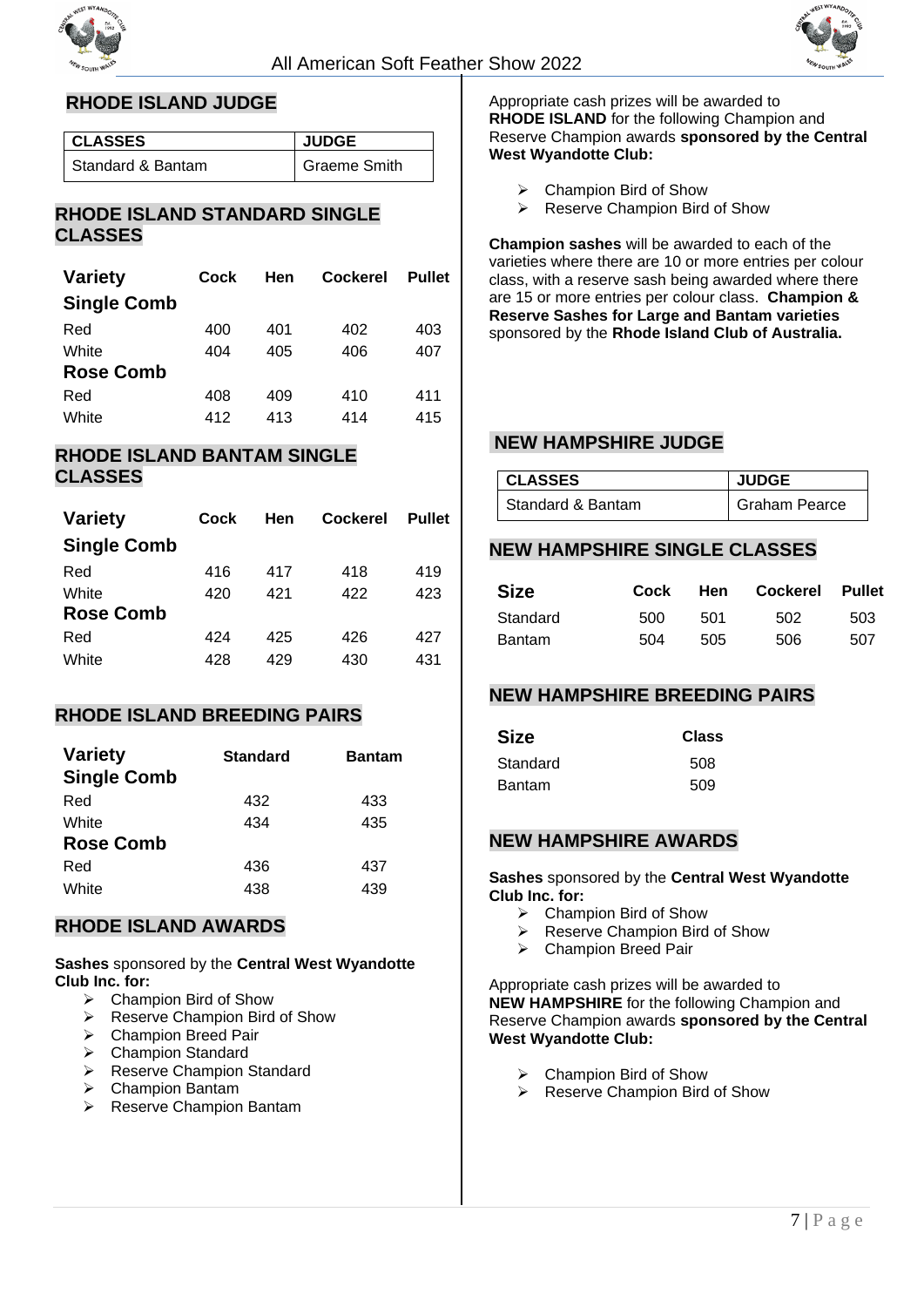



### **WYANDOTTE AWARDS -TROPHIES & SPECIAL PRIZES**

**The Central West Wyandotte Club gratefully acknowledges the sponsors and donations for these prizes.**

### **GRAND CHAMPION AWARDS**

**Sashes** sponsored by the **Central West Wyandotte Club Inc. for:**

- ➢ Champion Bird of Show
- ➢ Reserve Champion Bird of Show
- ➢ Champion Breeding Pair of Show
- ➢ Champion Standard
- $\triangleright$  Champion Bantam
- ➢ Reserve Champion Standard
- ➢ Reserve Champion Bantam
- ➢ Champion cockerel or pullet breeder of show

**Appropriate cash prizes will be awarded** to the following Champion and Reserve Champion awards **sponsored by the Central West Wyandotte Club:** 

- ➢ Champion Bird of Show
- ➢ Reserve Champion Bird of Show
- ➢ Champion Standard of Show
- ➢ Champion Bantam of Show
- ➢ Reserve Champion Bantam of Show
- ➢ Reserve Champion Standard of Show

#### **WYANDOTTE 2022 WHITE FEATURE AWARDS**

**Rosettes** sponsored by T.Bird-Gardiner

- Champion White of Show rosette
- Champion Large White rosette
- Champion Bantam White rosette
- Champion Breeding Pair rosette
- Res. Champ. White of Show Bi-colour sash
- Res. Champ. Large White Bi-colour sash
- Res. Champ. Bantam White Bi-colour sash

#### **Cash prizes** sponsored by **Hair of the Dog Inn**

- Champion White of Show \$50
- Res Champion White of Show \$30
- Champion Large White \$25
- Champion Bantam White \$25
- Champion White Breeding Pair \$25

#### **VARIETY CHAMPIONS**

**Trophy,** sponsored by **B. & A. Anderson for:** Champion Columbian Bantam

**Sashes**, sponsored by the **Hunter Valley Wyandotte Club for:** Best Coloured Bird Large Best Coloured Bird Bantam

Best Opposite Sex Coloured Bird Large Best Opposite Sex Coloured Bird Bantam

**Cash specials** will be awarded for variety champions for specific colours. All sponsorships will be published in show results and on the day. Please consider supporting the promotion of variety champions by providing sponsorship.

**Champion & Reserve sashes** will be awarded to each of the varieties where there are 10 or more entries per colour class, with a reserve sash being awarded where there are 15 or more entries per colour class. **Champion & Reserve Sashes for Large and Bantam varieties** sponsored by the **Central West Wyandotte Club.**



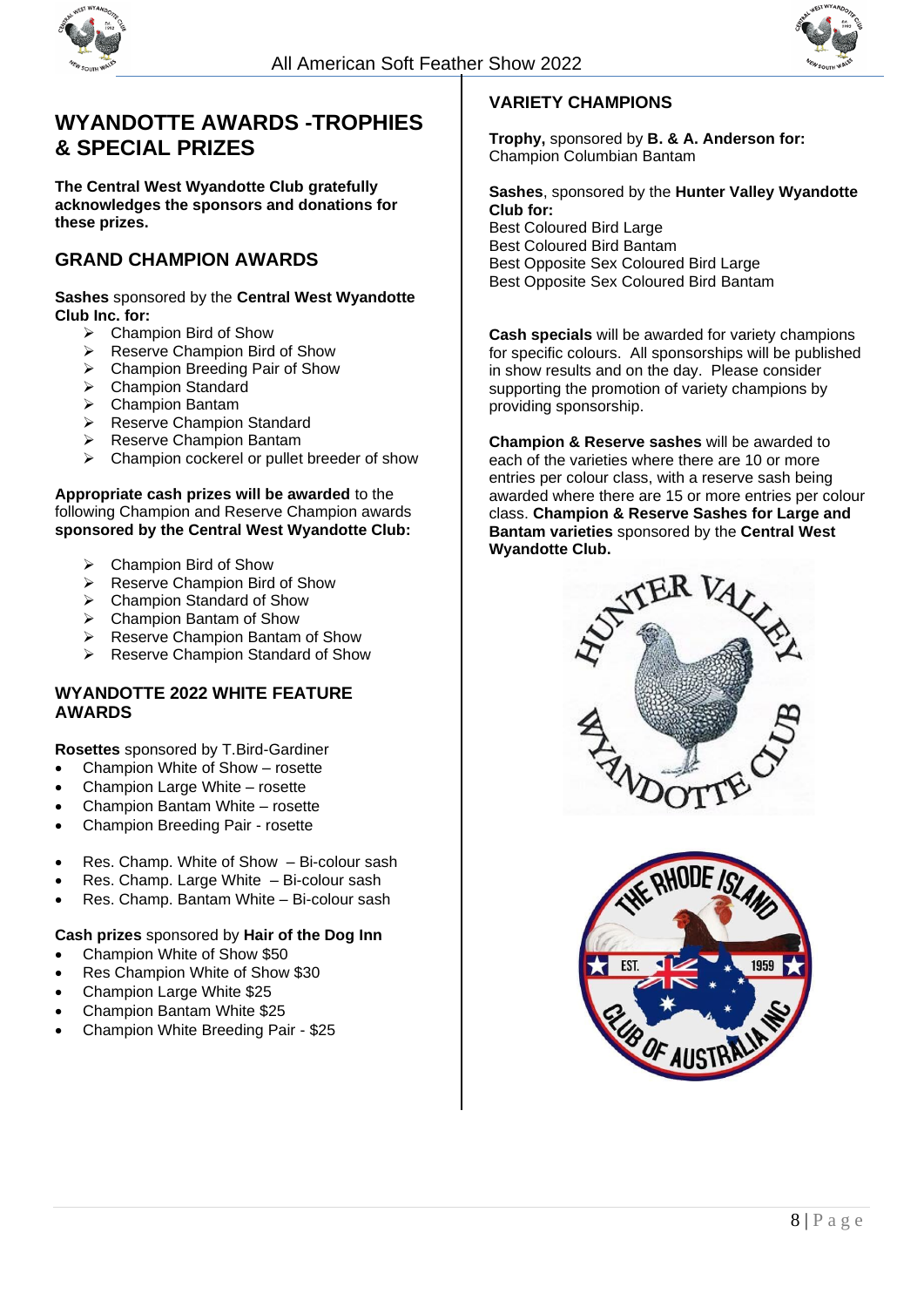



## **WYANDOTTE PERPETUAL SHIELDS AND TROPHIES**

All perpetual Shields and Trophies remain the property of the Central West Wyandotte Club. Winners of shields or trophies can either leave them with the secretary or retain them for 12 months or until the next CWWC club show. It is the responsibility of those holding the trophies to get them engraved and returned to the club prior to the next show.

#### **Perpetual Shields:**

**Champion Bird of Show** sponsored by **WCA Best Bantam of show** sponsored by **D. Rhall Most successful Exhibitor for White Best Self Coloured Large** sponsored by **D. Rhall Most successful Exhibitor for Silver Laced**  sponsored by **Alf Williams Most successful Exhibitor for Silver Pencilled**  sponsored by **T. Bird-Gardiner Most successful Exhibitor for Partridge Most successful Exhibitor for Columbian Best White Bantam** sponsored by **D. Rhall**

#### **Perpetual Trophies:**

**Patrons Cup** for (2022 Feature White of show) **Best Silver Laced of Show** sponsored by **G. Phillips Best Gold Laced of Show** sponsored by **F. Baxter Best Other than White or Columbian Standard Best Standard Partridge of Show** sponsored by **Karen Reid**

**Best Gold Laced Standard of Show** sponsored by **Alf Williams**

**Best Columbian Bantam** sponsored by **B. & A. Anderson**

**Graham Marks Memorial Trophy** for most successful Silver Pencilled Exhibitor at the CWWC and Hunter Valley club shows, sponsored by **P. Charlton**, contestants must compete at both shows to be eligible.

# **BALLIMORE AUCTION**

## 3rd Sunday every month



ANYTHING FROM A PAPER CLIP TO A SPACE SHIP



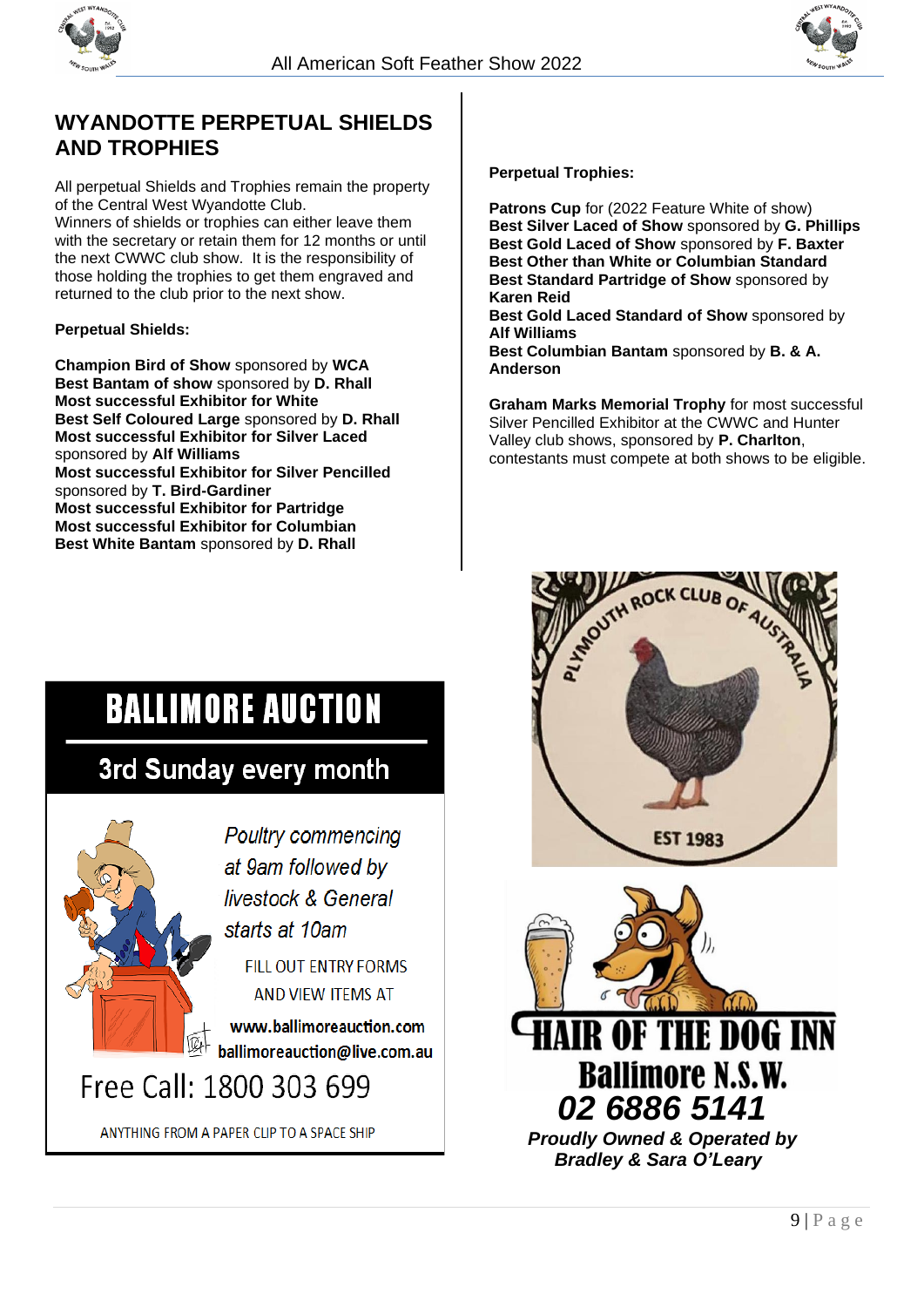







**Phone: 018 8562 8140 Fax: 08 8562 8402 Email: [lauckemills@lauckemills.com.au](mailto:lauckemills@lauckemills.com.au)**

#### **[www.lauckemills.com.au](http://www.lauckemills.com.au/)**



8-12 Jannali Road (PO Box 6101) Dubbo NSW 2830

Ph: (02) 6884 2798 Fax: (02) 6884 0050 Email: dubbopet@bigpond.com

**Laucke Mills Australian Owned and Made** 

**Premium Quality poultry feed for Show birds, breeders, growers, layers and meat birds, Donated feed vouchers Long term sponsors for the Central West Wyandotte Club**

**Dubbo Pet & Stockfeeds For all your poultry feed & equipment**

**Sponsors for the Central West Wyandotte Club**



**Quality Animal Health** 

P: +61 2 9674 1488



**For all your poultry vaccine requirements contact Treidlia BioVet, Sponsors for the Central West Wyandotte Club Provided 1000 dose vaccine for Mareks or Fowl Pox.**